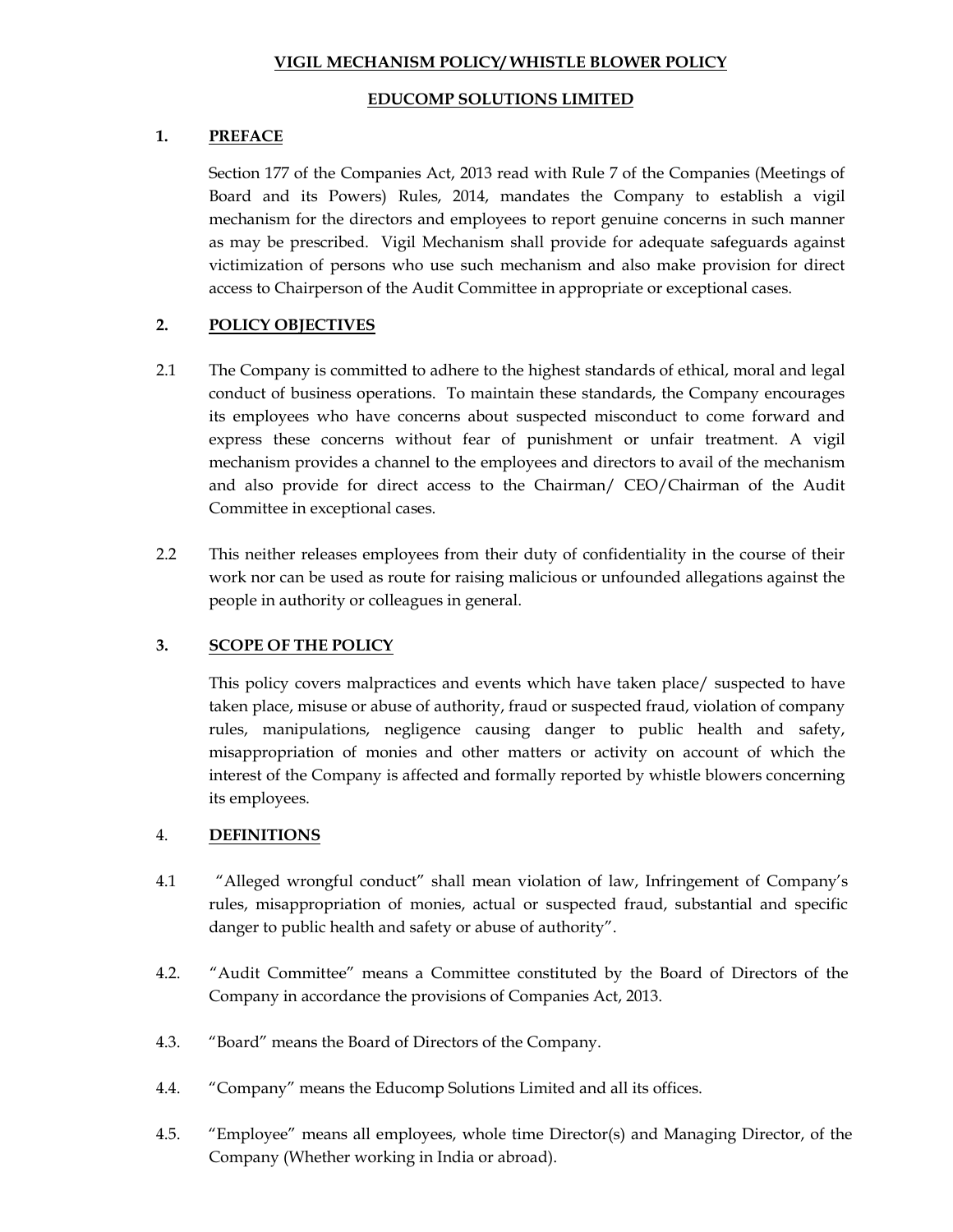- 4.6. "Protected Disclosure" means a concern raised by an employee or group of employees of the Company, through a written communication and made in good faith which discloses or demonstrates information about an unethical or improper activity under the title "SCOPE OF THE POLICY" with respect to the Company. It should be factual and not speculative or in the nature of an interpretation / conclusion and should contain as much specific information as possible to allow for proper assessment of the nature and extent of the concern.
- 4.7. "Subject" means a person or group of persons against or in relation to whom a Protected Disclosure is made or evidence gathered during the course of an investigation.
- 4.8. "Vigilance and Ethics Officer" means an officer appointed to receive protected disclosures from whistle blowers, maintaining records thereof, placing the same before the Audit Committee for its disposal and informing the Whistle Blower the result thereof.
- 4.9. "Whistle Blower" is an employee or group of employees who make a Protected Disclosure under this Policy and also referred in this policy as complainant.

# **5. ELIGIBILITY**

All Employees of the Company are eligible to make Protected Disclosures under the Policy in relation to matters concerning the Company.

#### **6. RECEIPT AND DISPOSAL OF PROTECTED DISCLOSURES.**

- 6.1. All Protected Disclosures should be reported in writing by the complainant, as soon as possible, after the Whistle Blower becomes aware of the same so as to ensure a clear understanding of the issues raised and should either be typed or written in a legible handwriting in English.
- 6.2. The Protected Disclosure should be submitted in a closed and secured envelope and should be super scribed as "Protected disclosure under the Whistle Blower policy". Alternatively, the same can also be sent through email with the subject "Protected disclosure under the Whistle Blower policy". If the complaint is not super scribed and closed as mentioned above, it will not be possible for the Audit Committee to protect the complainant and the protected disclosure will be dealt with as if a normal disclosure. In order to protect identity of the complainant, the Vigilance and Ethics Officer will not issue any acknowledgement to the complainants and they are advised neither to write their name / address on the envelope nor enter into any further correspondence with the Vigilance and Ethics Officer. The Vigilance and Ethics Officer shall assure that in case any further clarification is required he will get in touch with the complainant.
- 6.3. Anonymous / Pseudonymous disclosure shall not be entertained by the Vigilance and Ethics Officer.
- 6.4. The Protected Disclosure should be forwarded under a covering letter signed by the complainant. The Vigilance and Ethics Officer / Chairman of the Audit Committee/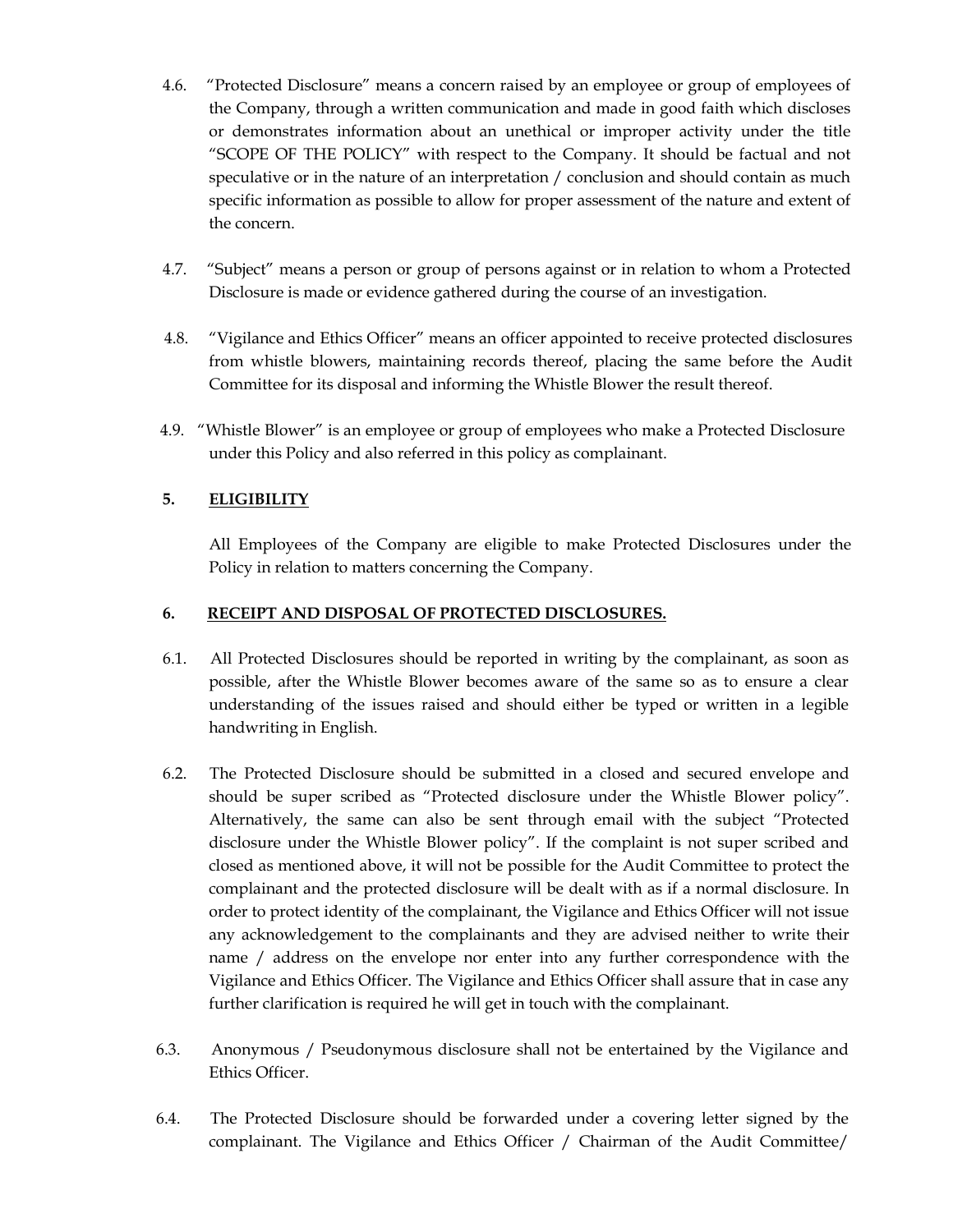CEO/ Chairman as the case may be, shall detach the covering letter bearing the identity of the Whistle Blower and process only the Protected Disclosure.

6.5. All Protected Disclosures should be addressed to the Vigilance and Ethics Officer of the Company or to the Chairman of the Audit Committee/ CEO/ Chairman in exceptional cases. The contact details of the Vigilance and Ethics Officer is as under:-

Name and Address – Shri Ashish Mittal, Chief Financial Officer Educomp Solutions Limited Corporate Office:-514, Udyog Vihar, Phase-III, Gurgaon-122001 ashish.mittal@educomp.com

- 6.6. Protected Disclosure against the Vigilance and Ethics Officer should be addressed to the Chairman of the Audit Committee and the Protected Disclosure against the Chairman/ CEO of the Company should also be addressed to the Chairman of the Audit Committee. The contact details of the Chairman of the Audit Committee are as under: Chairman, Audit Committee Educomp Solutions Limited Corporate Office:-514, Udyog Vihar, Phase-III, Gurgaon-122001
- 6.7. On receipt of the protected disclosure the Vigilance and Ethics Officer / Chairman/ CEO / Chairman of the Audit Committee, as the case may be, shall make a record of the Protected Disclosure and also ascertain from the complainant whether he was the person who made the protected disclosure or not. He shall also carry out initial investigation either himself or by involving any other Officer of the Company or an outside agency before referring the matter to the Audit Committee of the Company for further

a) Brief facts;

b) Whether the same Protected Disclosure was raised previously by anyone, and if so, the outcome thereof;

c) Whether the same Protected Disclosure was raised previously on the same subject;

d) Details of actions taken by Vigilance and Ethics Officer / Chairman/ CEO for processing the complaint

e) Findings of the Audit Committee

f) The recommendations of the Audit Committee/ other action(s).

appropriate investigation and needful action. The record will include:

6.8 The Audit Committee, if deems fit, may call for further information or particulars from the complainant.

# 7. INVESTIGATION

- 7.1. All protected disclosures under this policy will be recorded and thoroughly investigated. The Audit Committee may investigate and may at its discretion consider involving any other Officer of the Company and/ or an outside agency for the purpose of investigation.
- 7.2. The decision to conduct an investigation is by itself not an accusation and is to be treated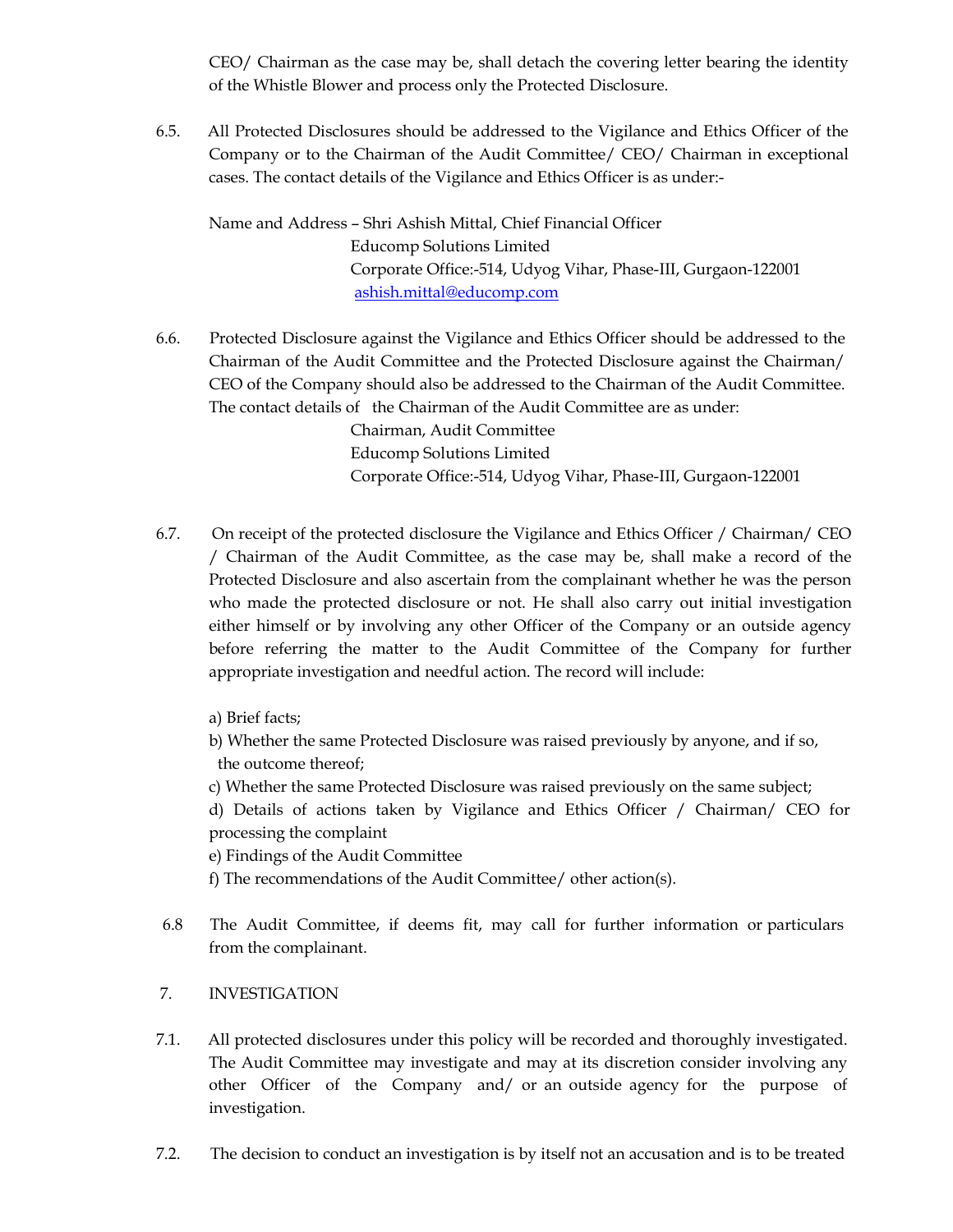as a neutral fact finding process.

- 7.3. Subject(s) will normally be informed in writing of the allegations at the outset of a formal investigation and have opportunities for providing their inputs during the investigation.
- 7.4. Subject(s) shall have a duty to co-operate with the Audit Committee or any of the Officers appointed by it in this regard.
- 7.5. Subject(s) have a right to consult with a person or persons of their choice, other than the Vigilance and Ethics Officer / Investigators and/or members of the Audit Committee and/or the Whistle Blower.
- 7.6. Subject(s) have a responsibility not to interfere with the investigation. Evidence shall not be withheld, destroyed or tampered with and witness shall not be influenced, coached, threatened or intimidated by the subject(s).
- 7.7. Unless there are compelling reasons not to do so, subject(s) will be given the opportunity to respond to material findings contained in the investigation report. No allegation of wrong doing against a subject(s) shall be considered as maintainable unless there is good evidence in support of the allegation.
- 7.8. Subject(s) have a right to be informed of the outcome of the investigations. If allegations are not sustained, the Subject should be consulted as to whether public disclosure of the investigation results would be in the best interest of the Subject and the Company.
- 7.9. The investigation shall be completed normally within 90 days of the receipt of the protected disclosure and is extendable by such period as the Audit Committee deems fit.

# 8. DECISION AND REPORTING

- 8.1. If an investigation leads the Vigilance and Ethics Officer / Chairman of the Audit Committee to conclude that an improper or unethical act has been committed, the Vigilance and Ethics Officer / Chairman of the Audit Committee shall recommend to the management of the Company to take such disciplinary or corrective action as he may deem fit. It is clarified that any disciplinary or corrective action initiated against the Subject as a result of the findings of an investigation pursuant to this Policy shall adhere to the applicable personnel or staff conduct and disciplinary procedures.
- 8.2. The Vigilance and Ethics Officer shall submit a report to the Chairman of the Audit Committee on a regular basis about all Protected Disclosures referred to him/her since the last report together with the results of investigations, if any.
- 8.3. In case the Subject is the Chairman/CEO of the Company, the Chairman of the Audit Committee after examining the Protected Disclosure shall forward the protected disclosure to other members of the Audit Committee if deemed fit. The Audit Committee shall appropriately and expeditiously investigate the Protected Disclosure.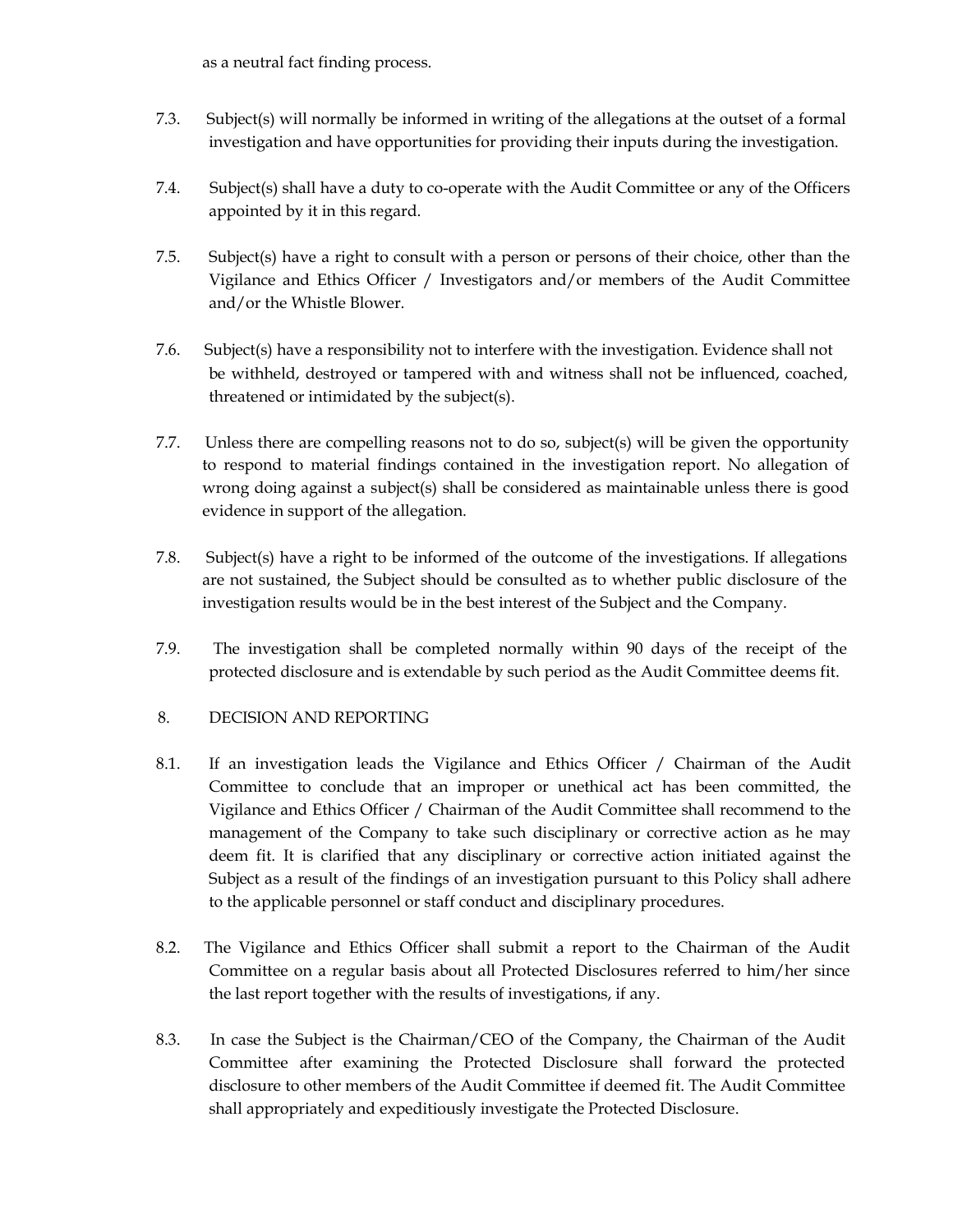- 8.4. If the report of investigation is not to the satisfaction of the complainant, the complainant has the right to report the event to the appropriate legal or investigating agency.
- 8.5. A complainant who makes false allegations of unethical & improper practices or about alleged wrongful conduct of the subject to the Vigilance and Ethics Officer or the Audit Committee shall be subject to appropriate disciplinary action in accordance with the rules, procedures and policies of the Company.
- 9. SECRECY / CONFIDENTIALITY
- 9.1. The complainant, Vigilance and Ethics Officer, Members of Audit Committee, the Subject and everybody involved in the process shall:
- 9.1.1. Maintain confidentiality of all matters under this Policy
- 9.1.2. Discuss only to the extent or with those persons as required under this policy for completing the process of investigations.
- 9.1.3. Not keep the papers unattended anywhere at any time
- 9.1.4. Keep the electronic mails / files under password.
- 10. PROTECTION
- 10.1. No unfair treatment will be meted out to a Whistle Blower by virtue of his/ her having reported a Protected Disclosure under this policy. The company, as a policy, condemns any kind of discrimination, harassment, victimization or any other unfair employment practice being adopted against Whistle Blowers. Complete protection will, therefore, be given to Whistle Blowers against any unfair practice like retaliation, threat or intimidation of termination / suspension of service, disciplinary action, transfer, demotion, refusal of promotion or the like including any direct or indirect use of authority to obstruct the Whistle Blower's right to continue to perform his duties / functions including making further Protected Disclosure. The company will take steps to minimize difficulties, which the Whistle Blower may experience as a result of making the Protected Disclosure. Thus if the Whistle Blower is required to give evidence in criminal or disciplinary proceedings, the Company will arrange for the Whistle Blower to receive advice about the procedure, etc.
- 10.2. A Whistle Blower may report any violation of the above clause to the Chairman of the Audit Committee, who shall investigate into the same and recommend suitable action to the management.
- 10.3. The identity of the Whistle Blower shall be kept confidential to the extent possible and permitted under law. The identity of the complainant will not be revealed unless he himself has made either his details public or disclosed his identity to any other office or authority. In the event of the identity of the complainant being disclosed, the Audit Committee is authorized to initiate appropriate action as per extant regulations against the person or agency making such disclosure.